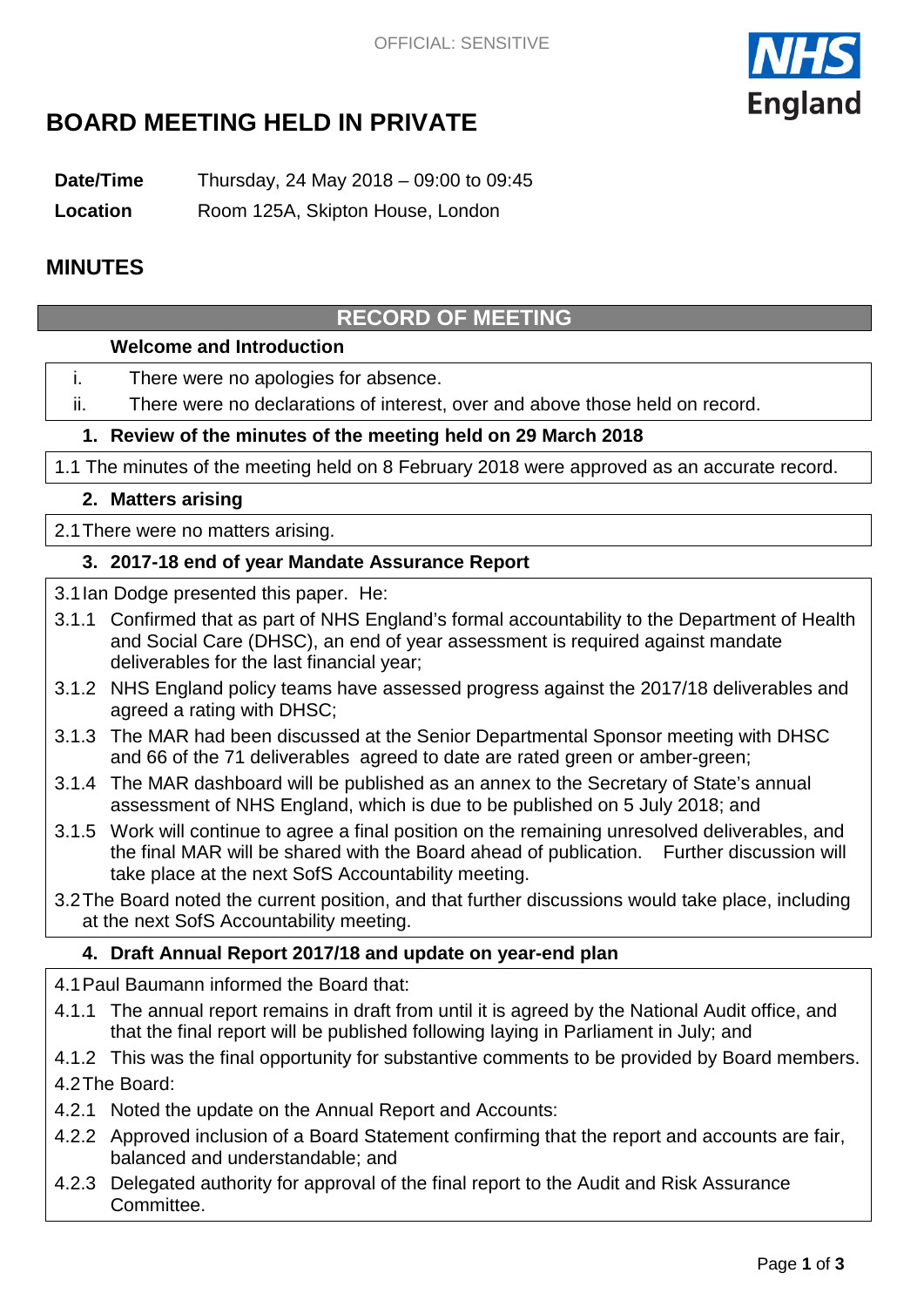### **5. Three meeting plan**

- 5.1Board members reviewed the plan and requested that the following items be considered for discussion:
	- Joint working with NHS Improvement governance arrangements
	- An update on plans for the NHS Assembly
	- Developing internal plans for the NHS Plan
	- Digital Disruption
	- An education session on the challenges faced by each organisation, including culture
	- The impact of Brexit
	- Local leaders to provide an insight into change on the ground
- 5.2 The Board recognised that there were to be a number of changes over the summer, particularly in regard to NED appointments at NHS Improvement and acknowledged that some of these discussions may be better deferred until these appointments had been made.

#### **6. Any other business**

6.1 There were no further items of business to discuss.

| Agreed as an Accurate Record of the Meeting |                                    |
|---------------------------------------------|------------------------------------|
| Date:                                       |                                    |
| Signature:                                  |                                    |
|                                             |                                    |
|                                             |                                    |
| Name:                                       | <b>Professor Sir Malcolm Grant</b> |
| Title:                                      | <b>NHS England Chairman</b>        |

#### **Members:**

| <b>Professor Sir Malcolm Grant</b> | Chair                                                      |
|------------------------------------|------------------------------------------------------------|
| <b>Simon Stevens</b>               | <b>Chief Executive Officer</b>                             |
| David Roberts                      | <b>Vice Chair</b>                                          |
| Lord Victor Adebowale              | Non-Executive Member                                       |
| <b>Wendy Becker</b>                | Non-Executive Member and Chair of Commissioning Committee  |
| Professor Sir John Burn            | Non-Executive Member                                       |
| Dame Moira Gibb                    | Non-Executive Member and Chair of Investment Committee     |
| <b>Noel Gordon</b>                 | Non-Executive Member and Chair of Specialised Services     |
|                                    | <b>Commissioning Committee</b>                             |
| <b>Michelle Mitchell</b>           | Non-Executive Member                                       |
| Joanne Shaw                        | Non-Executive Member and Chair of Audit and Risk Assurance |
|                                    | Committee                                                  |
| <b>Richard Douglas</b>             | <b>Associate Non-Executive Member</b>                      |
| Paul Baumann                       | <b>Chief Financial Officer</b>                             |
| Professor Jane Cummings            | <b>Chief Nursing Officer</b>                               |
| lan Dodge                          | National Director: Strategy & Innovation                   |
| <b>Emily Lawson</b>                | National Director: Transformation & Corporate Operations   |
| <b>Professor Steve Powis</b>       | <b>National Medical Director</b>                           |
| <b>Matthew Swindells</b>           | <b>National Director: Operations &amp; Information</b>     |
|                                    |                                                            |